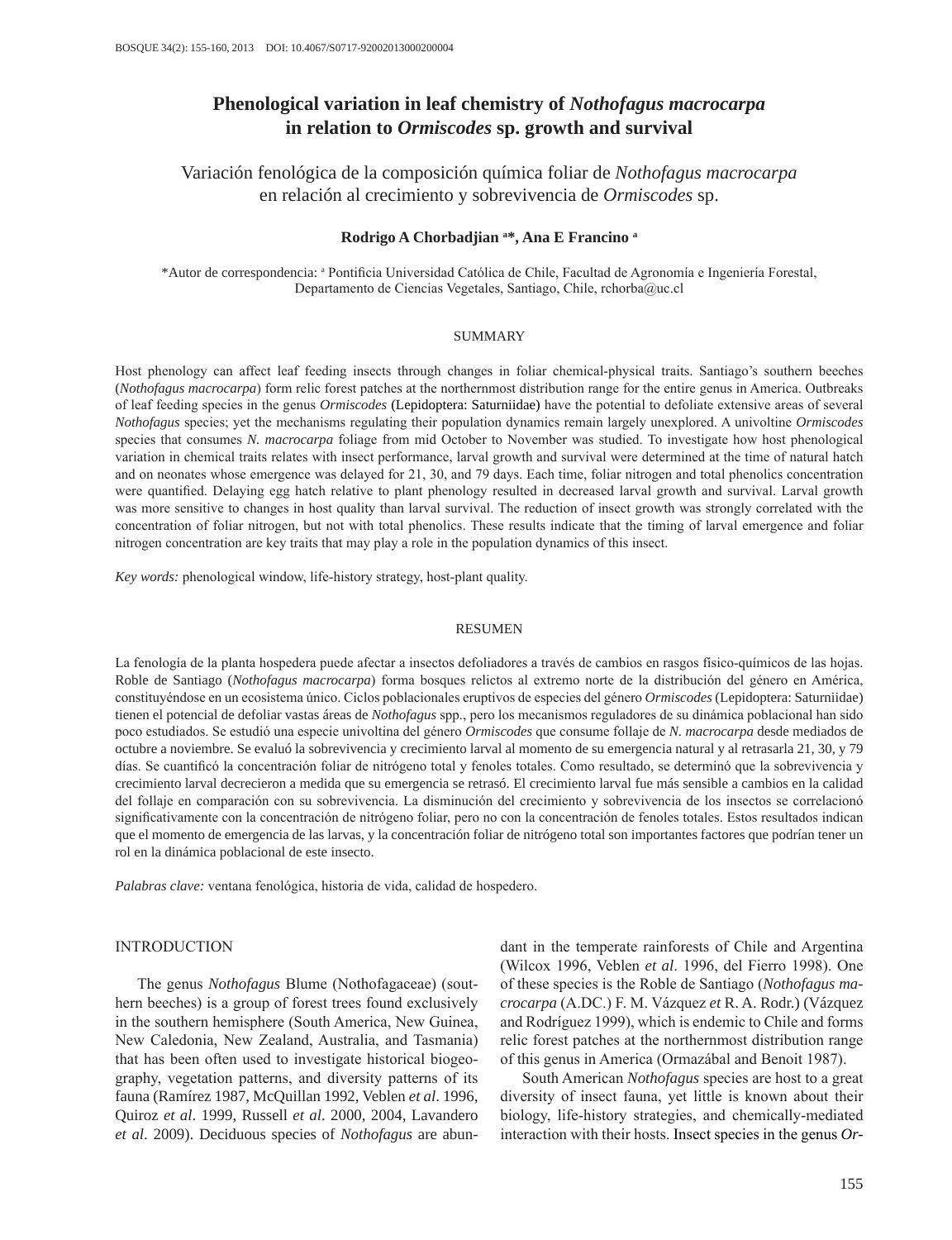*miscodes* Blanchard (Lepidoptera: Saturniidae) are of particular interest due to their potential to reach outbreak population levels and defoliate extensive areas of *Nothofagus* trees (Bauerle *et al*. 1997, Lanfranco *et al*. 2001, Angulo *et al*. 2004, Baldini and Alvarado 2008, Paritsis *et al*. 2010). Nine *Ormiscodes* species have been recognized in a recent publication by Angulo *et al.* (2004). Some of these species such as *O. cinnamomea* Feisthamel and especially *O. amphimone* (Fabricius) have received more attention due to reported outbreaks (Baldini and Alvarado 2008, Paritsis *et al.* 2009, 2010, Paritsis and Veblen 2011), but there are still many unsolved questions regarding other species. In this study, one yet undescribed species (Angulo *et al.* 2004) that feeds on *N. macrocarpa* in the patchy forests North of Santiago (Cerro el Roble at  $\approx 32^{\circ}$  56' S. L.) was used. Reference adult specimens are maintained in the insect collection of the School of Agriculture and Forestry Engineering at Pontificia Universidad Católica de Chile (Santiago, Chile). Similarly to what happened with the other *Ormiscodes* species, we observed that their larvae feed gregariously on newly developed foliage during spring (mid Oct. – Nov.). Its life cycle is univoltine and adult emergence occurs in autumn when groups of 100- 200 eggs are laid in a ring pattern attached to the most distal branch tips of the host, where they remain latent until the following spring.

Spring feeders that rely on the leaves of deciduous trees face a dilemma, which is that larval emergence from hibernating eggs must be coordinated with the timing of leaf emergence, as it can be critical for larval survival (reviewed by van Asch and Visser 2007). Emerging too early may result in starvation if switching host is not an option. On the contrary, individuals emerging too late generally encounter a food resource of reduced quality. Investigating this dilemma has resulted in fecund research lines addressing questions regarding host quantitative and/or qualitative traits regulating the population dynamics of many herbivores, including native insects and forest invasive pests. Nonetheless, this subject has not been investigated on any Lepidoptera species feeding on *Nothofagus* spp. trees.

Phenological variation in host quality provides a framework to study resource-based constraints underlying life history strategies of herbivore insects (Feeny 1970, Mattson *et al*. 1982, Ayres and MacLean 1987, Lawrence *et al*. 1997, van Asch and Visser 2007). The phenological window of host susceptibility hypothesis (Feeny 1976) predicts that herbivorous insects feed on plants during specific periods of the season when host quality is most suitable for them. Phenological variation in host quality for the herbivore is characterized by a combination of nutrients and secondary metabolites that may underlie proximal mechanisms of feeding habit specialization (Mattson *et al*. 1982). This framework was used to investigate natural phenological variation in foliar chemical composition of *Nothofagus macrocarpa* and its potential role mediating the performance of its defoliator insect, *Ormiscodes* sp.

Previous studies on *Nothofagus* spp. leaf chemistry indicate that foliar nitrogen concentration decreases as the phenology of *N. obliqua* (Mirb.) Oerst., *N. pumilio* (Poepp. *et* Endl.) Krasser (Hevia *et al*. 1999), and *N. moorei* (F. Muell.) Krasser (Brunt *et al*. 2006) advances. Concentration of total phenolics has been shown to decrease (Brunt *et al*. 2006) or to increase as *N. moorei* leaves aged (Lowman and Box 1983); a tree species that is not present in South America. Other studies found environmental effects on foliar content of total phenolics by comparing xeric and mesic site effects on *N. pumilio* (Paritsis and Veblen 2010); a species that grows at the southernmost distribution range for the genus in America. Additionally, volatile terpenoids have been shown to affect host location behavior of specialized aphid species (Quiroz *et al*. 1999).

The objective of this study is to investigate the effect of delayed insect phenology in relation to plant phenology to increase understanding of plant chemical traits that could be related with the performance of this defoliator insect. Our working hypothesis is that *Ormiscodes* sp. lifehistory strategy is to synchronize larval emergence with host's developmental stages most susceptible to insect attack, a plant stage that could be described on a chemical basis.

# METHODS

*Plant material and phenology.* Six year-old trees of *N. macrocarpa* (1.5 m high and 2.5 cm basal trunk diameter) were maintained in 20 L containers in the experimental plant growth unit of the School of Agriculture and Forestry Engineering, Santiago, Chile. Trees were acclimated to ambient conditions of the experimental unit for one growth season previous to the experiments conducted the following spring in 2010. A Raschel mesh (20 % shade screen) was used during the first months of acclimation to reduce stress. Plant phenology was quantified by measuring the length of one representative shoot and its leaves for each experimental tree. Shoot and leaf lengths were added to create a continuous phenological variable for each tree, as reported for other plant species (Sampson *et al*. 2003).

*Host-insect natural synchrony.* During the acclimation growth season, a group of insects was allowed to phenologically synchronize with the experimental trees. This provided neonates for the treatment used to quantify larval performance during normal host-insect phenological synchrony. To do this, during autumn of 2009, a group of 40 adults were liberated into large cages (2 x 2 x 2 m) containing a separate set of six trees more than those used for the experiments. These adults were obtained from field collected groups of larvae that were reared until adult emergence in the lab. Eggs laid on those trees were allowed to naturally undergo diapause. The following spring, egg hatch started on 28 September 2010.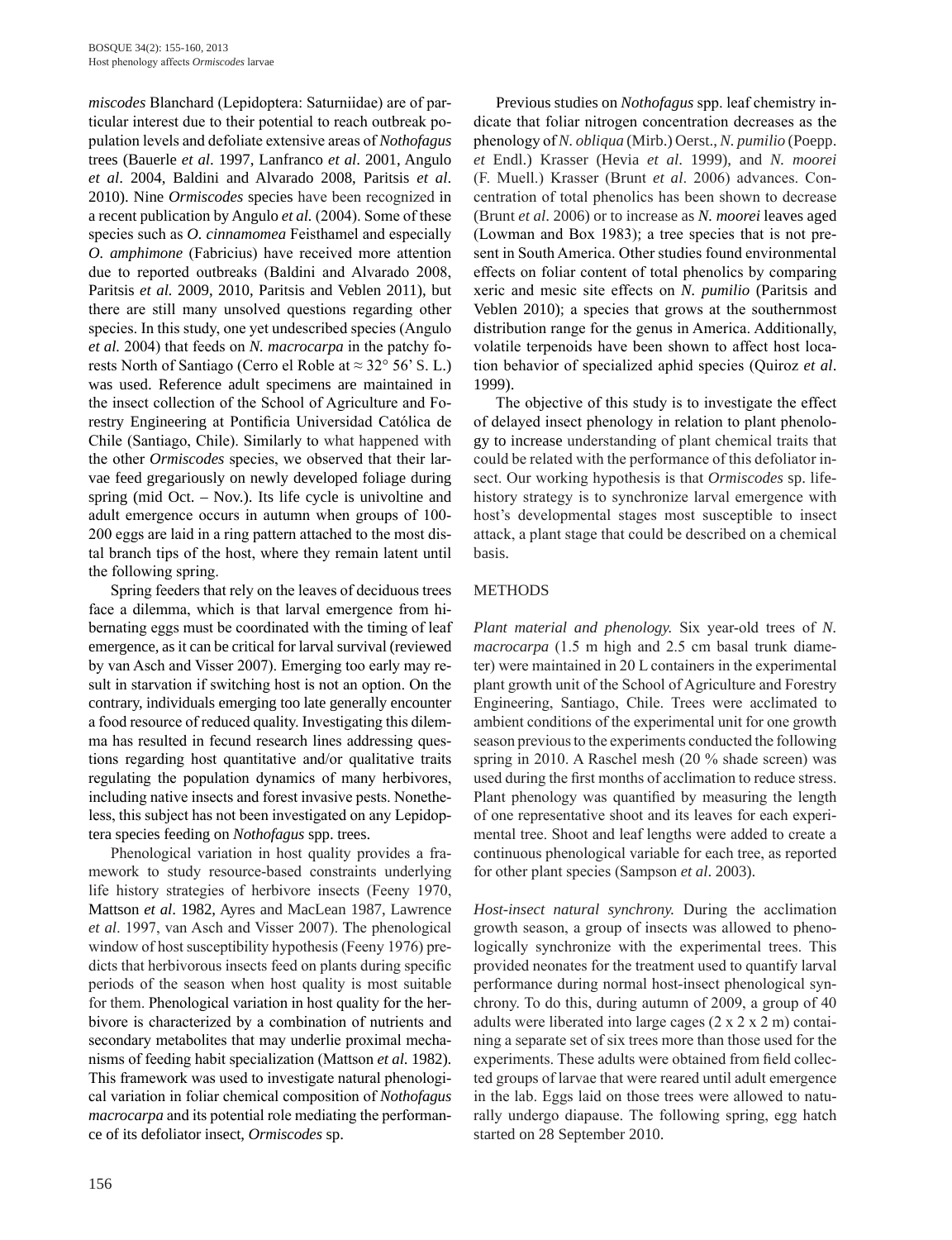*Insect feeding assays.* Four feeding assays were conducted during the spring of 2010; September 28, October 19 and 28, and December 16. These dates corresponded with 0, 21, 30, and 79 days of delayed hatch respectively. All assays were conducted using *Ormiscodes* sp. neonates (newly hatched first-instar), as larval developmental stage could be an experimental confounding factor when testing for changes in host quality. Hibernating eggs were collected from the Cerro el Roble locality the first weeks of September 2010, and stored in a cold chamber at 0 ºC to maintain them latent until needed. Previous to each bioassay, about 200 eggs were transferred to 20 ºC to induce hatch. Cold storage did not have an apparent effect on neonates, as they look vital, fed on foliage, and most of them survived for at least one week. For each assay, groups of 10 neonates (because they feed gregariously) were fed with foliage from each experimental tree. Offspring of at least three different females were pooled to minimize potential maternal effects over larval responses. Every other day, fresh leaves were collected from standardized branch tips and provided *ad libitum* to the larvae. Feeding assays were conducted in 15 cm petri dishes with a humidified plaster layer to keep moisture. Larval growth and survival were evaluated after seven days and once again after two weeks (except on the treatment of 79 days of hatch delay). Feeding assays were conducted in a growth chamber at 20 ºC. During these two weeks, most of the surviving larvae completed their 2nd instar. Survival corresponded to the number of living larvae after seven and fourteen days, and growth of surviving larvae was calculated as the difference between mean final and mean initial mass (to the nearest 0.01 mg).

*Chemical analyses.* Foliage from each tree was collected three days after initiating each feeding assay. Foliage was frozen with liquid nitrogen and then stored at -20 ºC until processed. Leaves were lyophilized for 72 h at -45 ºC, then ground in a mill (Tempra: micro plant grinding machine) to pass through a mesh with 1 mm openings, and stored in a desiccator. Total nitrogen content was analyzed in an atomic absorption spectrometer (Truspec CHN analyzer) on 120 mg subsamples. Total phenolics content was analyzed by spectrophotometry using the Folin-Ciocalteu method (Ainsworth and Gillespie 2007). In preliminary experiments, extraction times of 4, 8, 12, 24, 48, or 72 h using either methanol or distilled water as the solvent were investigated, concluding that neither the solvent used  $(P=0.174)$ , the extraction time ( $P = 0.078$ ), nor the interaction between both factors  $(P = 0.382)$  affected the results. Therefore, 50 mg of ground dried leaves were extracted using 1 mL distilled water for 24 h at 5 ºC. Following centrifugation, 30 µL of supernatant were diluted with 470 µL distilled water. Then, 50 µL Folin-Ciocalteu reagent, 150 µL 20 %  $\text{Na}_2\text{CO}_3$  solution, and 750 µL distilled water were added to a 50 µl aliquot of the diluted extract. For total phenolics quantification, UV absorbance spectra of actual samples relative to tannic acid were recorded at 765 nm on a spec-

trophotometer (Shimadzu, UV1700 Pharmaspec). Results are reported as percent tannic acid equivalents per dry foliar mass.

*Data analyses.* The experimental unit corresponded to a group of ten larvae feeding on one tree per date, with five replicated trees. All variables were tested for ANOVA assumptions and transformed as needed. Significant differences among means were detected using Fisher's protected LSD test. Linear correlation coefficients to quantify relationships between dependent variables were calculated using MINITAB 15 statistical software.

# RESULTS

*Insect growth and survival in response to delayed hatch.* Delaying insect hatch relative to natural plant phenology had a great effect on neonate growth both after one (*P* < 0.001) and two weeks of feeding (*P* < 0.001). During the first week, the effect of delaying egg hatch on larval growth was 81.5 %, 92.6 %, and 97.2 % growth reduction when emergence was delayed in 21, 30, and 79 days, respectively. Most insects survived after completing the first week of the feeding assays, with a small reduction in their survival when hatch was delayed 30 or 79 days  $(P = 0.064)$ . After the second week, survival was significantly reduced only when hatch was delayed for 30 days  $(P = 0.002)$  (figure 1). Thus, during the first two weeks of insect development, larval survival was less sensitive to phenological changes in foliar quality than larval growth.

*Insect performance regarding phenological variation in foliar chemistry.* Foliar concentration of nitrogen decreased 36 %, but the concentration of total phenolics remained constant during the progression of plant development. Most of the variation determined for insect growth was explained by foliar nitrogen concentration ( $r = -0.77$ ,  $P < 0.001$ ;  $r =$  $-0.79$ ,  $P = 0.001$ , for the first and second weeks respectively), but total phenolics concentration were not statistically correlated with insect growth ( $r = 0.10$ ,  $P = 0.693$ ; r  $= 0.38$ ,  $P = 0.196$ , for the first and second weeks respectively). Insect survival was not correlated with either nitrogen or total phenolics concentration  $(r < 0.33, P > 0.172)$ .

On each experimental tree, plant phenology was quantified adding the lengths of one shoot and that of its leaves as they elongated. The variable used to quantify plant phenology was useful to quantify plant phenological variation only between the first and the second feeding assays, because it did not change after tree growth stopped (table 1), even though their phenological development continued.

# DISCUSSION

It was determined that delaying insect hatch relative to host phenology had a great negative effect on insect growth and to a lesser degree on larval survival. This result is con-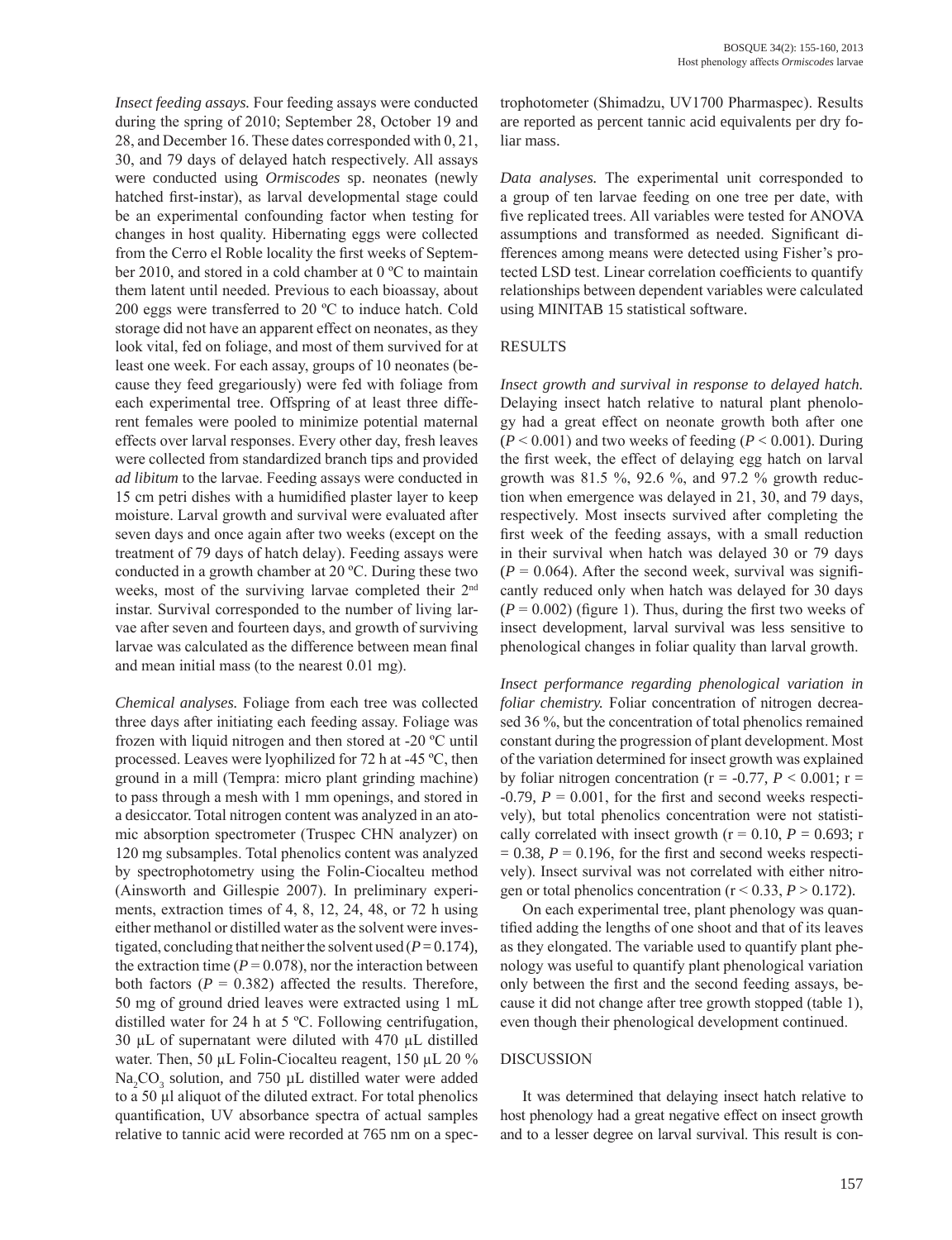

**Figure 1.** Growth and survival of *Ormiscodes* sp. neonates in response to delayed hatch. Neonates were fed with fresh foliage for a total of two weeks. Bars are means  $\pm$  1 SEM.

Crecimiento y sobrevivencia de *Ormiscodes* sp. en respuesta al retraso de su emergencia. Neonatos fueron alimentados con follaje fresco durante dos semanas. Barras representan promedios  $\pm 1$  error estándar.

| Table 1. Foliar chemical traits of Nothofagus macrocarpa as phenology advanced.                                   |  |  |
|-------------------------------------------------------------------------------------------------------------------|--|--|
| Concentración de compuestos químicos en follaje de <i>Nothofagus macrocarpa</i> a medida que avanza su fenología. |  |  |

| Days relative to natural | Plant phenology<br>$(\text{shoot} + \text{leaves length (mm)})$ | Foliar chemistry              |                        |
|--------------------------|-----------------------------------------------------------------|-------------------------------|------------------------|
| insect hatch             |                                                                 | Nitrogen $(\%$ DW)            | Total phenolics (% DW) |
| $\overline{0}$           | $29 \pm 13.9$                                                   | $4.5 \pm 0.3$ a               | $6.3 \pm 0.38$         |
| 21                       | $132 \pm 19.6$                                                  | $2.9 \pm 0.1$ b               | $5.2 \pm 0.57$         |
| 30                       | $136 \pm 19.6$                                                  | $2.9 \pm 0.4$ b               | $5.3 \pm 0.46$         |
| 79                       | $138 \pm 19.2$                                                  | $2.1 \pm 0.2$<br>$\mathbf{c}$ | $6.3 \pm 1.10$         |
| P value                  | ${}_{< 0.001}$                                                  | ${}_{< 0.001}$                | 0.639                  |

sistent with the phenological window of host susceptibility hypothesis (Feeny 1976), which predicts that herbivorous insects feed on plants during specific periods of the season when host quality becomes most suitable for them. Thus, *Ormiscodes* sp. larval emergence occurs when foliar quality of *N. macrocarpa* provides a suitable food source for this insect.

Phenological changes in foliar chemical composition create chemically-defined niches that are utilized by herbivores. This phenological window of host susceptibility to the herbivore is characterized by a suit of foliar chemical and physical traits, called the vector-trait space (Mattson *et al*. 1982). Newly developing foliage generally has soft tissues rich in nitrogen and water. As this foliage develops, cell developmental processes usually result in decreased nutrient and increased secondary metabolite concentrations (Mattson 1980). This pattern results in young leaves being more suitable for some insect herbivores, especially for spring feeding Lepidoptera species (Feeny 1970, 1976, Cates 1980, Ayres and MacLean 1987, Lawrence *et al*. 1997, van Asch and Visser 2007).

As the phenology of *N. macrocarpa* advanced, the concentration of nitrogen decreased sharply, a result that is consistent with reports on other related species, such as *N. obliqua*, *N. pumilio* (Hevia *et al*. 1999), and *N. moorei* (Brunt *et al*. 2006). In contrast, the concentration of total phenolics did not change as the phenology of *N. macrocarpa* advanced. As such, correlation analyses indicate that nitrogen concentration explained most of the variation detected in *Ormiscodes* sp. neonate growth and survival, which is concordant with the well documented role of nitrogen on the performance of numerous insect species (Mattson 1980, Herms 2002).

Studies on how host quality affects *Ormiscodes* spp. caterpillars that feed on *Nothofagus* foliage are scarce. Paritsis and Veblen (2010) investigated the variation generated by both xeric and mesic site conditions on *N. pumilio* foliar qualitative traits and related them to *O. amphimone* performance. These authors concluded that higher concentration of foliar phenolics was not related to negative effects on *O. amphimone*. Concordantly, no correlation between foliar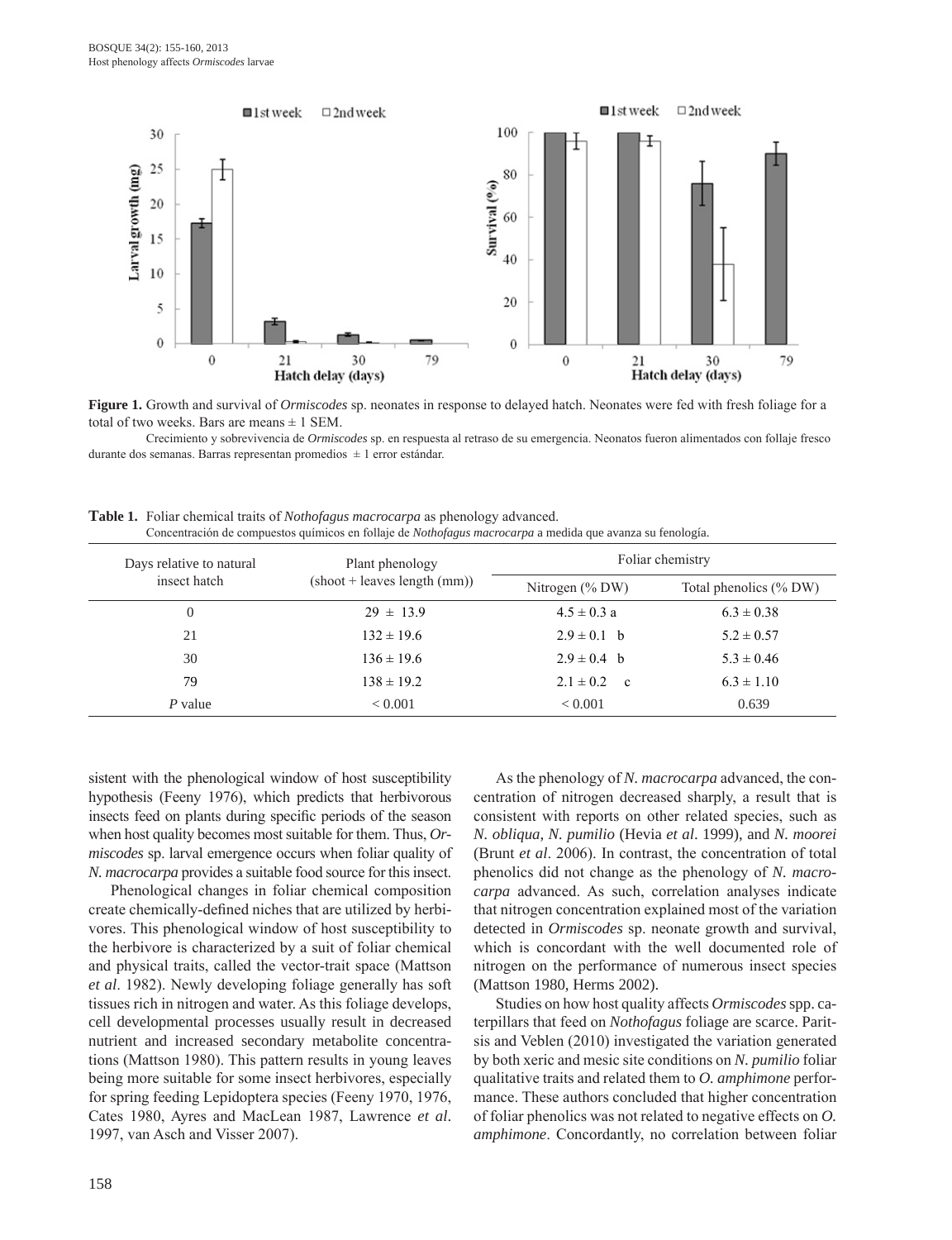phenolics concentration and insect growth or survival was determined in this study. Perhaps *Ormiscodes* sp. larvae are able to metabolize plant secondary chemicals. In preliminary determinations, we found that as much as 20 % of larval frass may be phenolics compounds, which is about three times higher than on *N. macrocarpa* foliage used to feed the larvae. However, a strong correlation between total nitrogen concentration and insect growth was determined in this study, a divergence with results reported by Paritsis and Veblen (2010); which could be explained by differences in the species or perhaps due to the low variability that they encounter in foliar nitrogen content among their study sites. Clearly, more studies measuring host quality effects on *Ormiscodes* spp. performance are needed to increase understanding of bottom-up mechanisms regulating the population dynamics of this and other similar species that defoliate *Nothofagus* spp. forests.

Insect-host phenological asynchrony has been shown to be a critical component affecting insect population growth parameters in many systems (Ayres and MacLean 1987, Lawrence *et al*. 1997, van Asch and Visser 2007). Environmental factors that have a differential effect on host plant phenology compared with insect phenology may shift this tight relationship and affect insect population growth. South American *Ormiscodes* species have been reported to reach outbreak population cycles and defoliate extensive *Nothofagus* spp. forest areas (Bauerle *et al*. 1997, Lanfranco *et al*. 2001, Baldini and Alvarado 2008, Paritsis *et al.* 2009, 2010, Paritsis and Veblen 2011). Interestingly, climatic changes during the last 150 years have been related with increased frequency of severe defoliation events in southern Patagonia (Paritsis and Veblen 2011). Even though selective pressures other than host quality, such as natural enemies (Paritsis *et al.* 2012), may interact with host qualitative traits to regulate insect population dynamics (Parry *et al*. 1998, Hunter and Elkinton 2000), this study contributes to improve understanding of bottom-up effects on *Ormiscodes* sp. interaction with *N. macrocarpa*.

# ACKNOWLEDGEMENTS

Research funds were provided by Fondo Nacional de Desarrollo Científico y Tecnológico FONDECYT inicio 11090237, año 2009. We thank M. Kogan, C. Alister, and M. Araya (Centro de Investigación Agrícola y Ambiental, Universidad de Viña del Mar) for facilitating access to the CHN dry combustion analyzer (LECO), and Nataly Jara and Sebastian Castro for assistance conducting chemical analyses.

# **REFERENCES**

Ainsworth EA, KM Gillespie. 2007. Estimation of total phenolic content and other oxidation substrates in plant tissues using Folin–Ciocalteu reagent. *Nature Protocols* 2: 875-877.

- Angulo AO, C Lemaire, TS Olivares. 2004. Catálogo crítico e ilustrado de las especies de la familia Saturniidae en Chile (Lepidoptera: Saturniidae). *Gayana* 68(1): 20-42.
- Ayres MP, SF MacLean. 1987. Development of birch leaves and growth energetics of *Epirrita autumnata* (Geometridae). *Ecology* 68(3): 558-568.
- Baldini A, A Alvarado. 2008. Manual de plagas y enfermedades del bosque nativo en Chile. Santiago, Chile. Editora e Imprenta Maval Ltda.
- Bauerle P, P Rutherford, D Lanfranco. 1997. Defoliadores de Roble (*Nothofagus obliqua*), Raulí (*N. alpina*), Coigüe (*N. dombeyi*) y Lenga (*N. pumilio*). *Bosque* 18(2): 97-107.
- Brunt C, J Read, GD Sanson. 2006. Changes in resource concentration and defence during leaf development in a toughleaved (*Nothofagus moorei*) and soft-leaved (*Toona ciliata*) species. *Oecologia* 148: 583-592.
- Cates RG. 1980. Feeding patterns of monophagous, oligophagous, and polyphagous insect herbivores: The effect of resource abundance and plant chemistry. *Oecologia* 46(1): 22-31.
- del Fierro P. 1998. Experiencia silvicultural del bosque nativo de Chile. Recopilación de antecedentes para 57 especies arbóreas y evaluación de prácticas silviculturales. Santiago, Chile. Corporación Nacional Forestal, CONAF. 420 p.
- Feeny P. 1970. Seasonal changes in oak leaf tannins and nutrients as a cause of spring feeding by winter moth caterpillars. *Ecology* 51: 565–581.
- Feeny P. 1976. Plant apparency and chemical defense. *Recent Advances in Phytochemisty* 10: 1-40.
- Herms DA. 2002. Effects of fertilization on insect resistance of woody ornamental plants: reassessing an entrenched paradigm. *Environmental Entomology* 31(6): 923-933.
- Hevia F, ML Minolletti, KLM Decker, REJ Boerner. 1999. Foliar nitrogen and phosphorus dynamics of three Chilean *Nothofagus* (Fagaceae) species in relation to leaf lifespan. *American Journal of Botany* 86(3): 447-455.
- Hunter AF, JS Elkinton. 2000. Effects of synchrony with host plant on populations of spring- feeding Lepidopteran. *Ecology* 81(5): 1248-1261.
- Lanfranco D, E Rojas, R Ríos, C Ruiz. 2001. Insect defoliators of *Nothofagus obliqua* (Roble) in south Chile: Two years monitoring species and their damage. *In* Liebhold AM, ML McManus, IS Otvos, SLC Fosbroke eds. Proceedings: Integrated management and dynamics of forest defoliating insects; 1999 August 15-19; Victoria, BC. Gen. Tech. Rep. NE-277. Newtown Square, PA; U.S. Department of Agriculture, Forest Service, Northeastern Research Station. p. 91-103.
- Lavandero B, A Labra, CC Ramírez, HM Niemeyer, E Fuentes-Contreras. 2009. Species richness of herbivorous insects on *Nothofagus* trees in South America and New Zealand: The importance of chemical attributes of the host. *Basic and Applied Ecology* 10: 10-18.
- Lawrence RK, WJ Mattson, RA Haack. 1997. White spruce and the spruce budworm: defining the phenological window of susceptibility. *The Canadian Entomologist* 129: 291-318.
- Lowman MD, JD Box. 1983. Variation in leaf toughness and phenolic content among five species of Australian rain forest trees. *Australian Journal of Ecology* 8: 17-25.
- Mattson WJ. 1980. Herbivory in relation to plant nitrogen. *Annual Review of Ecology and Systematics* 11: 119-161.